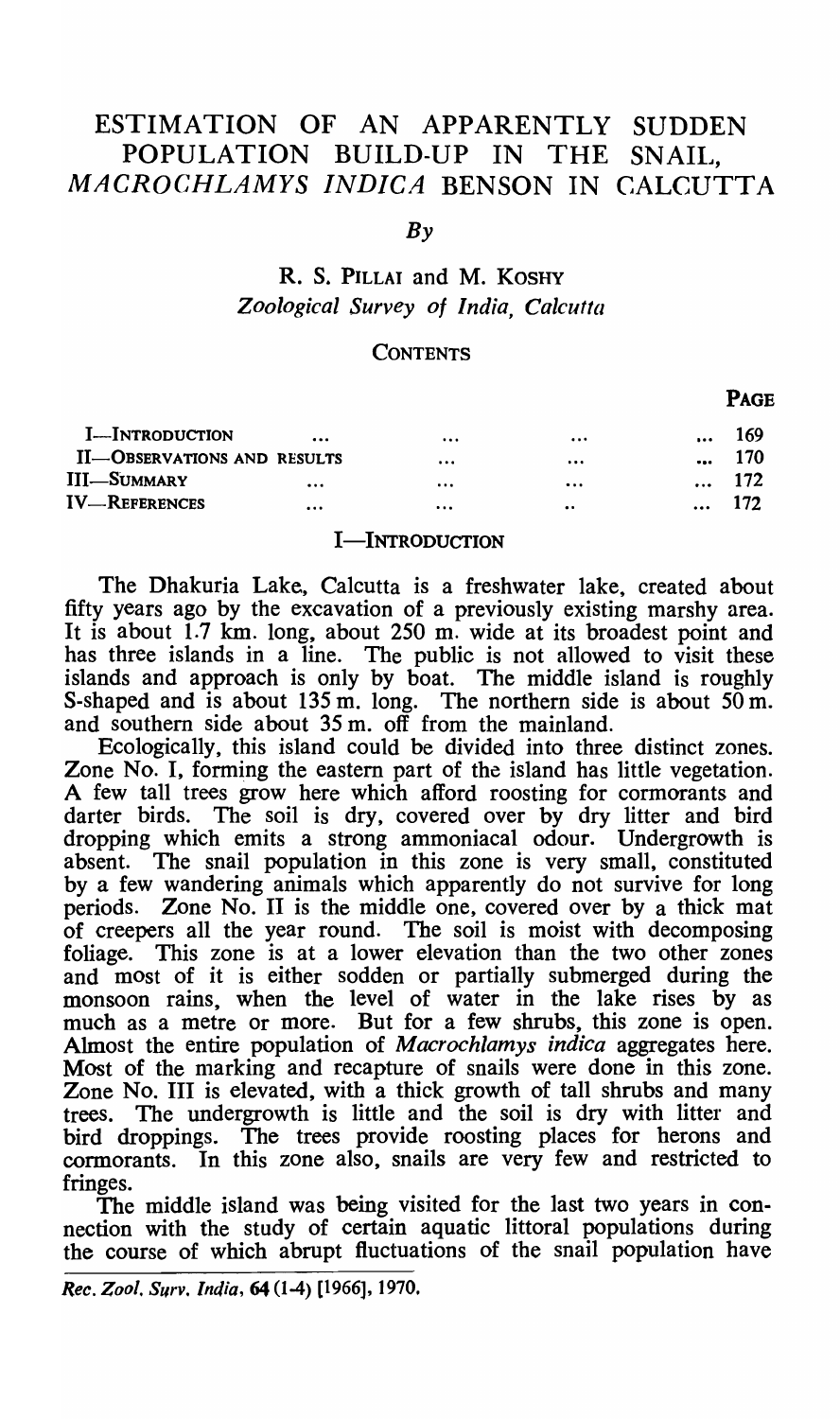been noticed. The present paper is the outcome of an effort to estimate the size of this population.

The principle involved (Lincoln, 1930) is to mark and release in the same area a known number of animals. After a suitable interval, a sample of the population is taken and the proportion of the marked to unmarked individuals is noted. From this, the total population is estimated on the simple proportion

$$
\frac{M}{X} = \frac{m}{x}
$$

where M, represents the number of animals marked and released: X, represents the total population; m, represents the marked animals recaptured and x, unmarked animals captured together with the marked ones. The total population thus is calculated from the formula

$$
X = \frac{Mx}{m}
$$

Jackson (1936, 1939) developed this method further, extrapolating backwards from the date when tsetse flies were recaptured to the date when they were released. For this he recaptured flies on a number of occasions instead of only one (positive method) and alternatively marked on a number of occasions and recaptured once (negative method). These methods have been cited and supported by Andrewartha (1961). The positive method of approach has been made use of in the present study.

We are. grateful to the Director, Zoological Survey of India, Calcutta for providing facilities for this work. Thanks are also due to Calcutta Improvement Trust for kindly making the boat available to us for visiting the island.

# II-OBSERVATIONS AND RESULTS

After marking the snails with a red shade of waterproof nail varnish, they were released at the points of capture. Sometime before the commencement of the marking experiments, a few snails were marked differently and released at one spot. After a week, the adjoining area. of about three metres was scoured. Only one out of the seven marked ones was recaptured from this area which shows that the snails were sufficiently active and cruised over fairly wide areas and a marked snail has a good chance of mixing at random with the rest of the population within a period of seven days.

The study was started in October 1966 when, soon after the few showers, the snails are very abundant and active. On October 19th, 24 stations were selected at random, the creepers cleared to open up an area of one metre across and all the snails of the area were marked and released and the clearing covered up. The number of snails collected for marking from these 24 stations ranged from 11 to 117, with an average of 57 snails per station. A total of 1370 snails were marked and released in all. Five recaptures were made at intervals of seven days. On the 35th day of marking, there were signs of abrasion of the nail varnish and further recaptures were not made thereafter. The recapture data are given in the table,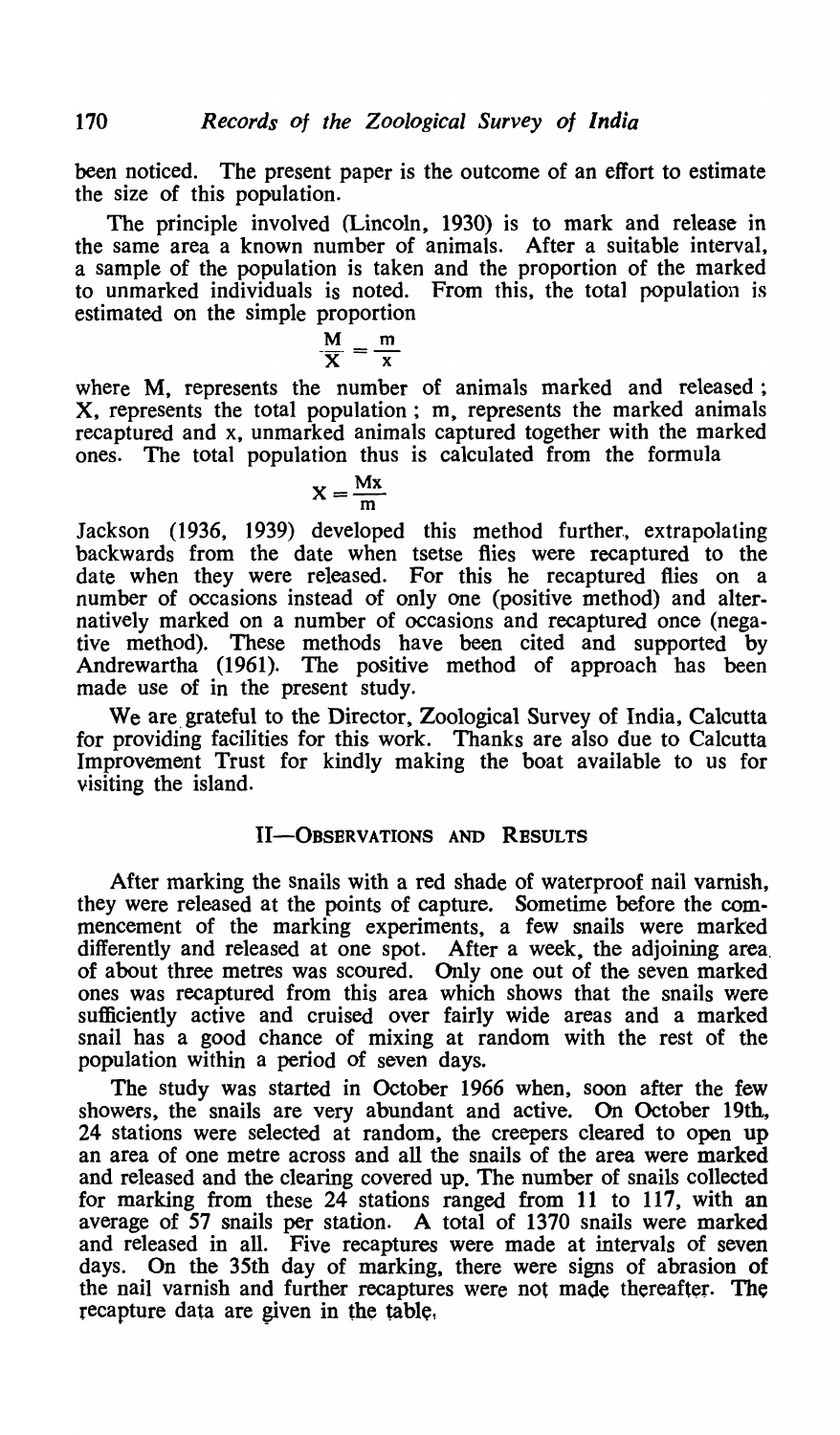TABLE *I-Total number of capture with number of marked and unmarked examples of* Macrochlamys indica

| Date            |              | Total captured | No. of marked | No. of unmarked |
|-----------------|--------------|----------------|---------------|-----------------|
| 26-10-1966      |              | 430            | 10            | 420             |
| $2 - 11 - 1966$ |              | 593            | 6             | 587             |
| $9 - 11 - 1966$ |              | 487            | 6             | 481             |
| 16-11-1966      |              | 501            | 6             | 495             |
| 23-11-1966      |              | 355            | 4             | 351             |
|                 | <b>TOTAL</b> | 2366           | 32            | 2334            |

As is evident from the table, from a total of 1370 snails marked on 19-10-1966, the number of recaptures on various dates varied, these being 430, 593., 487 etc. These figures could be simplified and corrected as if 100 snails were originally marked and the same number recaptured on all successive dates. This corrected figure of recapture on 26-10-1966 which is called  $y_1$  will be

$$
\frac{10 \times 100 \times 100}{1370 \times 430} = 0.1698
$$

The similar corresponding corrected figure for date 2-11-1966 or  $y_2$ will be

$$
\frac{6 \times 100 \times 100}{1370 \times 593} = 0.0739
$$

The other figures will be

$$
y_s = 0.0899
$$
  
\n
$$
y_4 = 0.0874
$$
  
\n
$$
y_s = 0.0822
$$

By extrapolation from this series, we require to find y<sub>o</sub>, the corrected figure that would have been recaptured on 19-11-1966, had we been able to recapture immediately after releasing. Jackson (1939) calls this figure *a*. In order to calculate *a*,  $\frac{y_n}{y_{n-1}}$  or *r* has to be first calculated, this being the weighted or average ratio of each value of y to the value preceeding it. When  $k$  is more than 4, Jackson calculates it from the formula

 $r = \frac{y_s + y_4 + \dots + y_n}{y_1 + y_2 + \dots + y_{n-2}} = \frac{y_s + y_4 + y_5}{y_1 + y_2 + y_3}$ Applying the present value for snails, this is

$$
\sqrt{\frac{0.0899 + 0.0874 + 0.0822}{0.1698 + 0.0739 + 0.0899}} = 0.8820.
$$

now  $\alpha$  is calculated from  $r$  as follows:

$$
a = \frac{y_1 + y_2 + \dots + y_n - 1}{r} - (y_1 + y_2 + \dots + y_{n-2})
$$
  
= 
$$
\frac{0.1698 + 0.0739 + 0.0899 + 0.0874}{0.8820} - (0.1698 + 0.0739 + 0.0899)
$$

 $= 0.1437$ By these calculations, we have the corrected values of  $y$  and  $a$  for 100